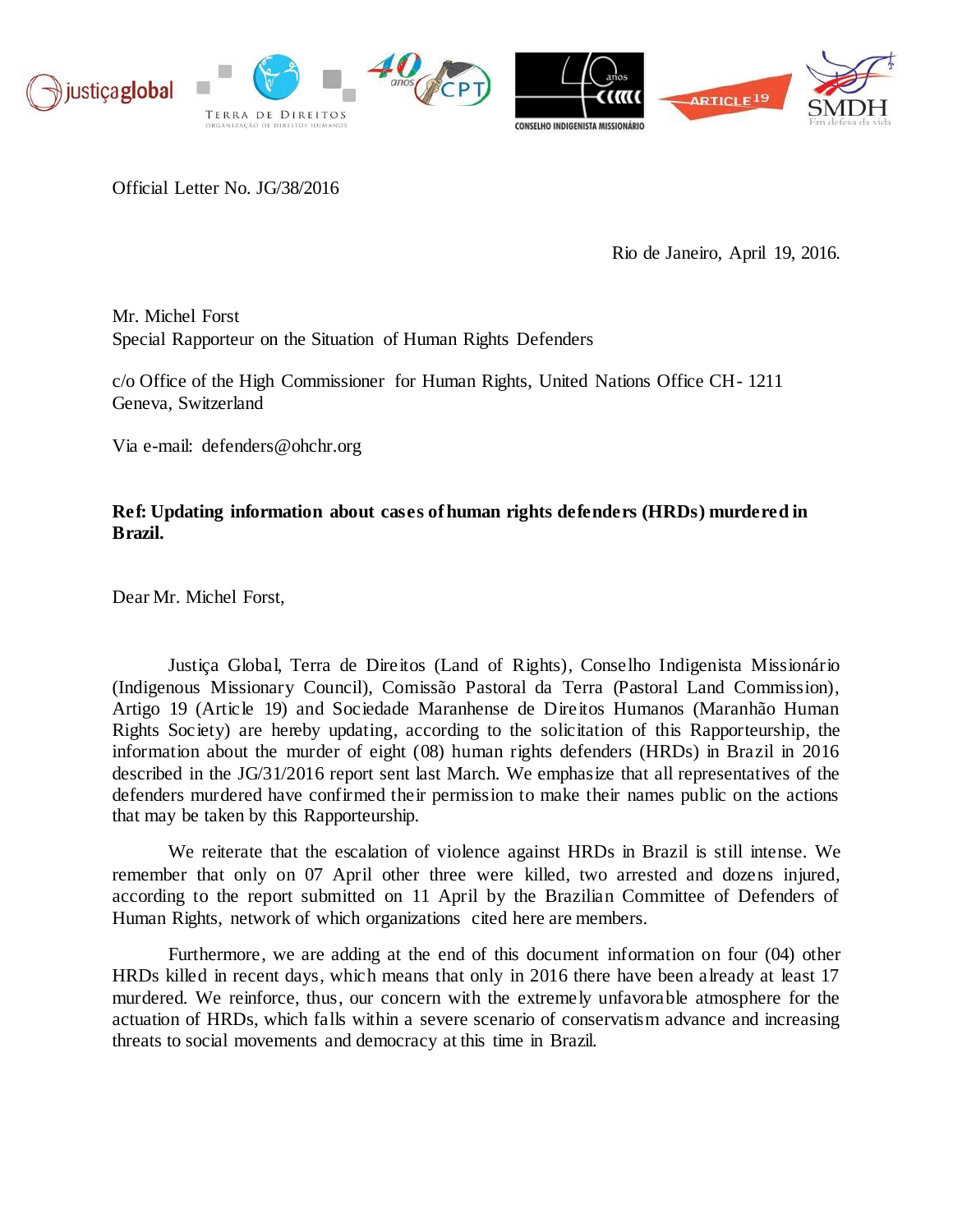### **Cases update**

### **Case Marcus Vinicius de Oliveira – Jaguaribe/Bahia.**

# **1. Has there been any police investigation?**

There is an ongoing police investigation and although it has yet not been closed it is proceeding slowly. There has been pressure put on the investigators, especially by institutions and social forces associated professionally and politically with Marcus. Those involved in the murder, however, have not yet been arrested, and continue to act in the community making public threats to residents.

# **2. Some more information about his work as human rights defender**

His political activity has always been marked by the perspective of human rights. Two important activities fronts:

• Participation in the Anti-Asylum Movement (Luta Antimanicomial) in Brazil, of which he was an important leader advancing the forms of psychosocial care consistent with the progress of psychiatric reform in the country. He participated for more than 20 years in the Anti-Asylum Movement and was an important policy maker. He proposed the creation of a national Anti-Asylum Movement celebration date in Brazil (May 18th), helped elaborating the structure of the movement which is constituted by mental health professionals, users (patients) and their families, working to ensure the active participation of its users. In Bahia, he created the Crazy Pride (Orgulho Louco) movement, which held demonstrations with the participation of many users of the mental health system and their families. He led the struggle for approval of the Psychiatric Reform Anti-Asylum Law, which was enacted in 2001 (Law 10.216). He was one of the mentors of the Court of Peace Crimes (Tribunal dos Crimes da Paz) held in December 2001 in the Federal Senate and sponsored by the Federal Council of Psychology (Conselho Federal de Psicologia - CFP), when a symbolic trial of psychiatric hospitals has been held. In 2003, he played an important role in the creation and organization of the National Network of Anti-Asylum (RENILA), having led the March of Mental Health Users to Brasilia to demand the Fourth National Conference on Mental Health.

• In the Federal Council of Psychology (CFP), where he served in several administrations between 1997 and 2007, he helped to consolidate the relationship between Psychology and Human Rights. He conceived and was the Coordinator of the National Human Rights Commission (2002-2007); proposed the creation of Permanent Human Rights Commissions at the Federal Council and the Regional Councils of Psychology. Moreover, he conceived and coordinated human rights caravans that visited institutions such as mental hospitals and prisons, resulting in reports of abuses and ill-treatment observed and delivered to the Federal Public Ministry. Marcus Vinicius also held many actions with the National Human Rights Commission of the Federal Council of Psychology, such as: placing coffins and crosses on the terrace garden in front of the National Congress to protest against the violent deaths of young people by state agents in a campaign called "For our children, no jail or coffin! For the total application of the child and youth statute"; holding demonstrations at several embassies to protest against the disrespect for human rights in countries around the world. He also promoted with this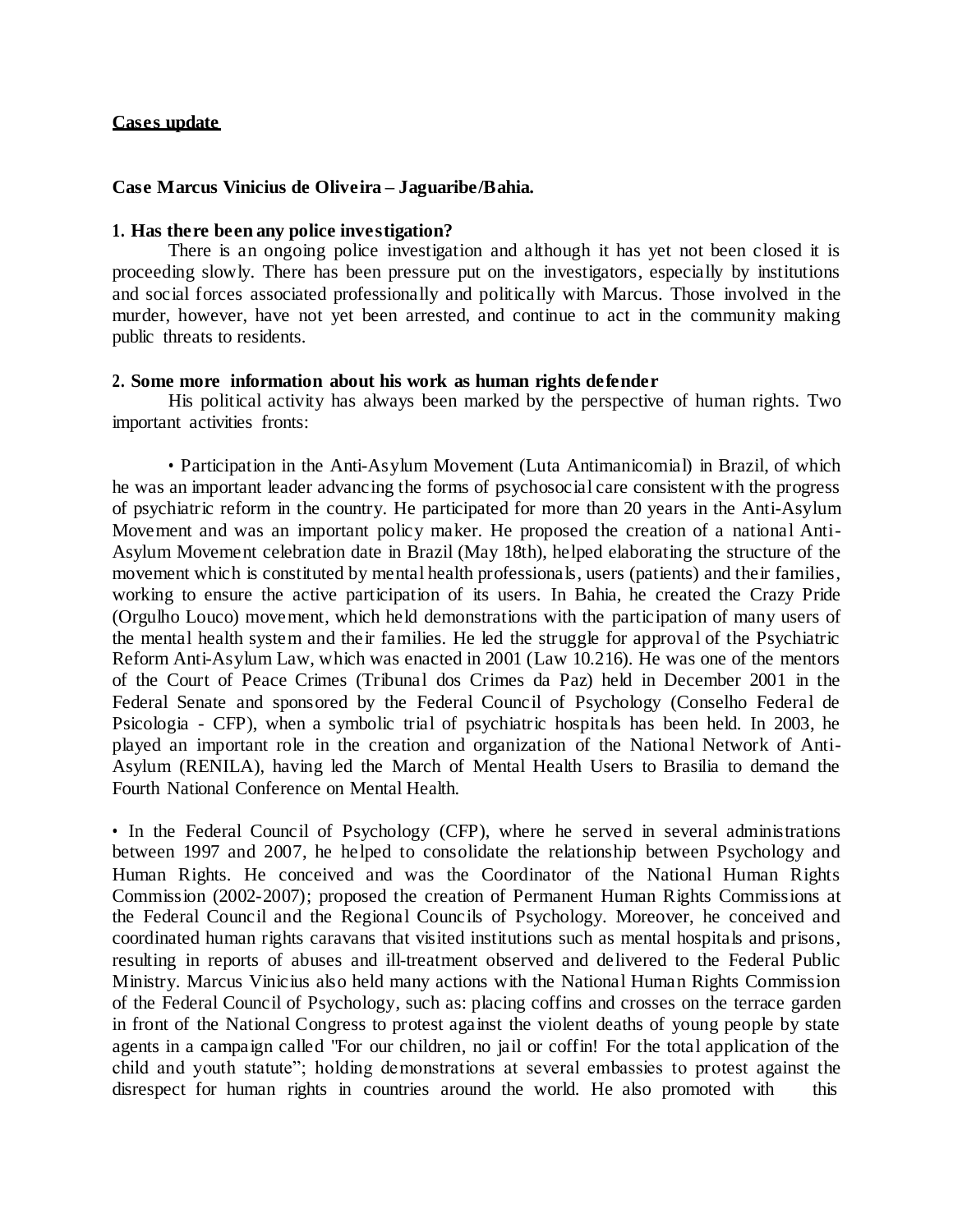Commission several of the Academic Article Awards on Human Rights encouraging scientific and professional research in this field. He led the campaign called "The Worst of the Worst", against Brazilian forensic psychiatric hospitals that impose "life sentences"; campaigns against prisons; campaign "For a world where all worlds fit (Inclusion)". Since 1999, he helped to institute the National Psychology and Human Rights Seminars. He took part in demonstrations in the Plaza de Mayo in Buenos Aires, with the "Mothers of May." Supported and made possible the denouncement by the families to the UN of the deaths in the psychiatric hospital in Sobral (in the state of Ceará).

• It is also worth noting that in the district of Pirajuía (in the municipality of Jaguaripe), where he lived, he led in 2007 an action that prevented the destruction of a vast area of mangrove forest for the installation of private owned shrimp farm.

# **3. What are the events that led to the murder? How did he die and did he suffer from constant threats?**

Marcus was a direct victim of land grabbing action in the area of the construction of the Shipyard Enseada do Paraguaçu, a construction that is linked to the Plan for Growth Acceleration (PAC), which is 17km from the Pirajuía district in the municipality of Jaguaripe (state of Bahia), where he had lived since 2013. This year, he won in court the repossession of the land that, being already in his possession, was invaded and resold by land grabbers that operate in the region. His murder, with characteristics of an execution, occurred about four months after his possession of the land.

Since 2009 he had been confronting this problem. This year he registered an assault and death threat police report that he suffered after the invasion of his land by his neighbor who is currently under suspicion of involvement in his murder. The public death threats he endured in the community intensified in 2013, when the court ruled in his favor to give repossession of the land, with police assistance.

He watched the transformations that took place in the community where he lived and the surrounding communities since the beginning of the construction of the Shipyard Enseada do Paraguaçu, especially those related to the increasing violence in the region. Two weeks before his assassination, he followed with concern the arrival of drug trafficking in Pirajuía, marked by the murder of a young member of the community. Because of his background defending the community against the destruction of mangroves and confronting the land grabbing there through legal means, he knew that his presence represented an obstacle to interests of those spreading fear and violence in the community. The day before his assassination he expressed concern about this. With his death, on February 4th 2016, the number of murders in the community reached 4 in a three month period. In a community that does not reach 5,000 inhabitants, this figure is alarming.

# **Case Nilce de Souza Magalhaes - Rodonia**

### **1. Has there been any police investigation?**

Nilce de Souza Magalhaes case has been closed by the Police, and three men were accused by Federal Prosecutors. The Judge of the 1st Court of Jury in Porto Velho has received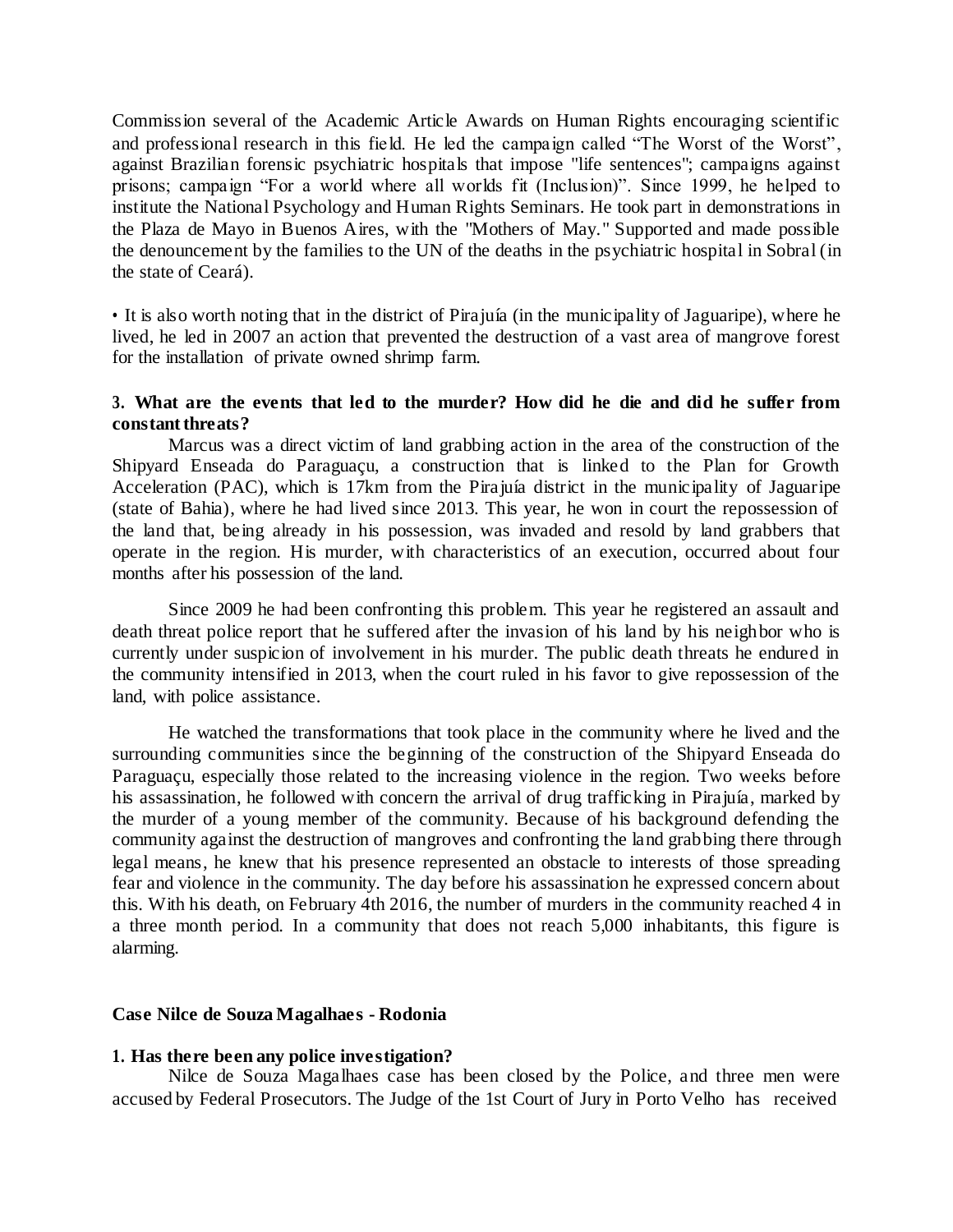the accusations against EDIONE PESSOA DA SILVA, LEONARDO BATISTA DA SILVA, and OZIEL PESSOA FIGUEIREDO, and the judge is now awaiting for the defense of the accused. The inquiry found that the three men, who were neighbors of Nilce, killed her at the behest of Edione, and the supposed reason was that Nilce had told to a man that his wife was having an extramarital relationship with Edione. Nilce's family does not deny this fact. The three accused confessed the murder, but only Edione has been arrested. The lawyers Cíntia Barbara and Gustavo Dandolini were hired by the family as private prosecutors and will help the Public Ministry in the indictment of the three men identified as the killers.

The public prosecutor opened a second police inquiry into alleged involvement of other people, neighbors of Nilce and family of Edione, women who in theory did not like Nilce. This is because in a search of the house, a bloody knife hidden in a drawer was found and because their versions in the inquiry changed constantly. However, this week the Criminology Institute revealed that the knife did not have human blood on it, which will weaken the second inquiry.

The body of Nilce de Souza Magalhaes has not yet been found, and searches ceased some time ago.

The Brazilian Movement of People Affected by Dams (Movimento dos Atingidos por Barragens - MAB) question these police investigations because they claim that the death of Nilce is related to her activities against Norte Energia (North Energy) and in defense of people affected by the building of dams in the region.

### **2. Some more information about her work as human rights defender**

Nilce was known in the region for taking part in the Movement of People Affected by Dams (MAB), defending people affected and denouncing human rights violations by the consortium Energia Sustentável do Brasil (ESBR), responsible for the Jirau hydroelectric power plant. She was the daughter of rubber tappers who came from the city of Xapuri, (state of Acre), to Abunã in Rondonia, where they have lived for more than fifty years until they were affected by the project. In the early years of the plan construction, fishing began to be seriously affected, making life extremely difficult for fishermen. In the year 2014, the community was also affected by a large flood worsened by the hydroelectric reservoir that flooded the homes of river dwelling families, destroying crops, work material, among other belongings.

# **3. What are the events that led to the murder? How did she die and did she suffer from constant threats?**

What led to the murder of Nilce is still unclear. The police investigation has a version that is disputed by the MAB which claims that her death is related to her conduct against the hydroelectric plant, her rebellious stance in defense of the community where she resided. At the end of 2015, Nilce had signed a power of attorney to lawyer Cintia Babara, for her to enter an action for compensation against the Jirau Plant, given that the plant representatives accused her in a report of having kidnapped and held hostage representatives of the plant.

The police investigation concluded otherwise and the defendants confessed. However, their versions have changed a few times and without the appearance of the body, it becomes difficult to reach a conclusion. MAB and her family fear that this will affect a trial by jury.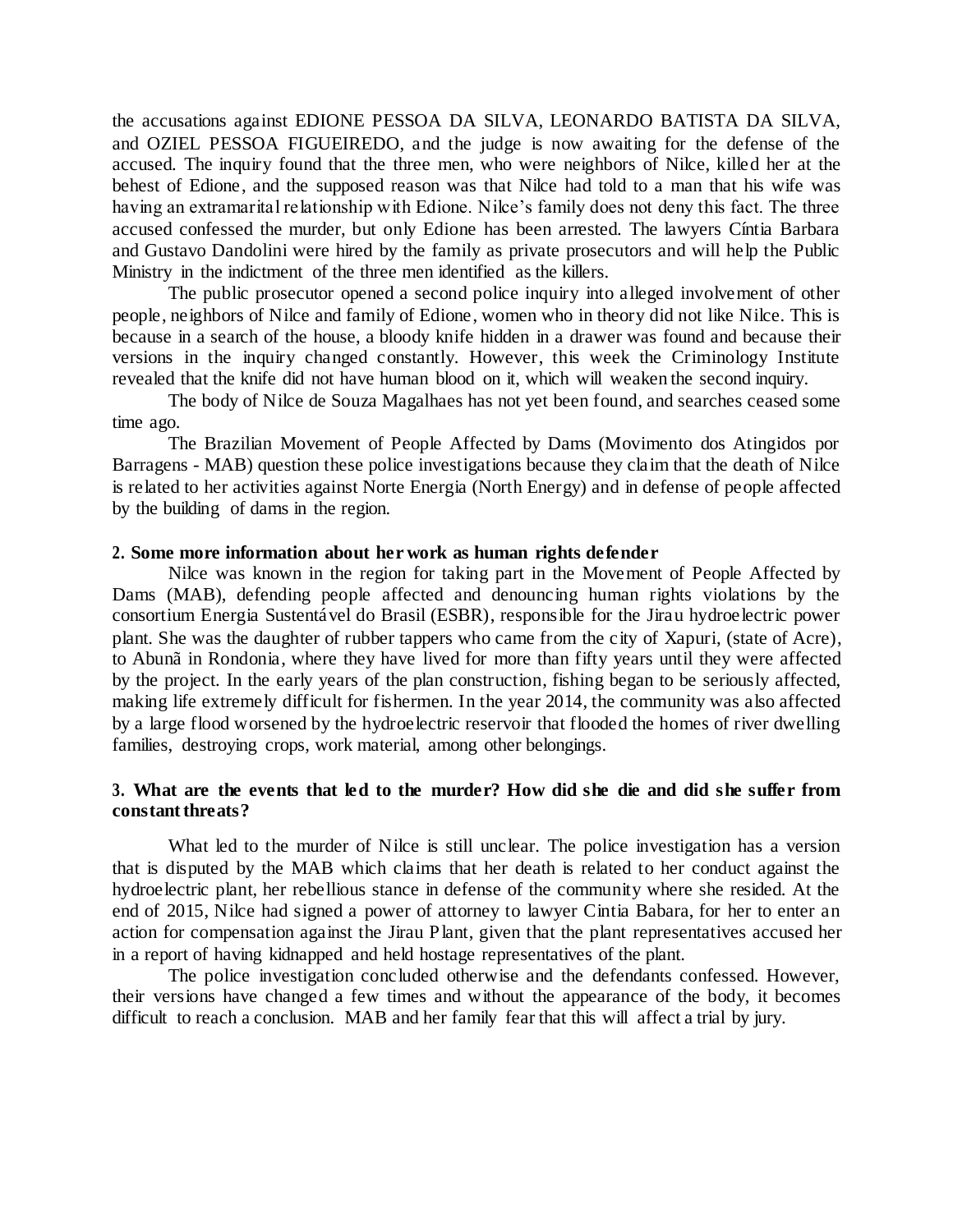#### **Case Enilson Ribeiro dos Santos, Valdiro Chagas de Moura - Rondonia**

#### **1. Has there been any police investigation?**

Given the barbarity of the facts, the police at times announce that they will investigate, but nothing was actually been done and nothing was reported up to now. Jaru police district, where the killings took place on January 23rd, 2016, is responsible for the investigation. In this region, whenever the case in which those murdered are rural workers the police does not investigate, since there is evidence that crimes are committed by police members themselves. They compromise the crime scenes, conceal evidence, etc. Their omission is part of the action to hinder the investigation of crimes.

#### **2. Some information about their work as human rights defenders.**

Enilson Ribeiro dos Santos was the state coordinator of the League of Poor Peasants movement (Liga dos Camponeses Pobres - LCP) and Valdiro was coordinator of Paulo Justino Camp (Paulo Justino was another leader, assassinated on May 1st, 2015). They were sons of peasant families from the region. Since he was a child, Enilson participated in land occupations. His mother took part in the takeover of the old farm Santa Barbara, in the municipality of Machadinho do Oeste, in the valley of Jamari (Valley of Rio Jamari, central region of Rodonia, where 14 of the 21 killings of landless workers in the state of Rondonia have taken place in 2015 and 2016.) His participation was basically to organize meetings and participate in the organization of families who were already in their respective areas, specifically in the Paulo Justino Camp and nearby areas, which was the case of Valdiro Chagas de Moura.

### **3. What are the events that led to the murder? How did they die and did they suffer from constant threats?**

The main reason is the struggle for land, which is not a simple thing in that region of Rondonia. The estate landowners are the powerful ones. The peasants and their leaders live under constant and serious death threats by them. On April 5th, a group of unidentified people set fire to the MST (Landless Movement) Hugo Chaves Camp, located at Km 4 on the side of highway RO-140 in Cacaulandia, in the Jamari Valley of Rondonia. The residents were driven out with gun shots on Monday (4th). About 300 people including men, women, elderly and children, went to stay in lodgings in town. Everyone heard about the fire of their homes through news published on social media networks. Police was notified and only appeared hours later. The head gunmen was recognized by the group and he has a property very close to the area, but he was never questioned by the police. There are constant events that threaten the landless people in this region and the person most suspect of arming and organizing the groups of gunmen is Colonel Enedy, who was appointed as commander of the Military Police in the State.

#### **Case Francisca das Chagas Silva - Maranhão**

#### **1. Has there been any police investigation?**

Francisca das Chagas Silva was found dead in the mud in the northern city of Miranda, in Maranhão on February 2nd, 2016. According to information of the Federation of Agricultural Workers of the State of Maranhão (FETAEMA), a police investigation had started, however it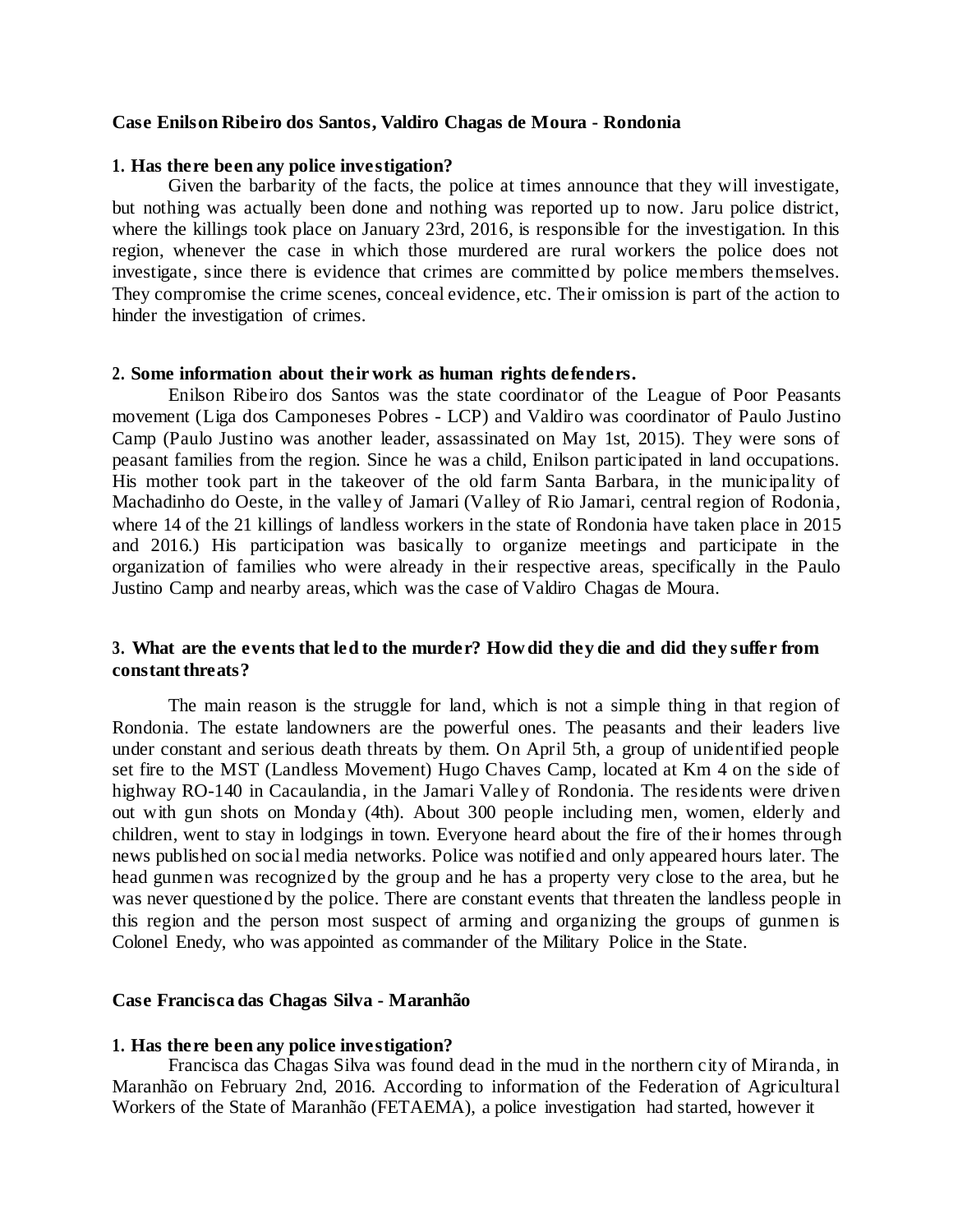stopped two months ago.

### **2. Some information about her work as human rights defender.**

She was a leader of the Union of North Miranda Rural Workers and organizer of the quilombo Joaquim Maria.

# **3. What are the events that led to the murder? How did she die and did she suffer from constant threats?**

There are no reports of death threats against the workers union her, but her community has had conflicts for decades, a fact widely reported in Maranhão.

#### **Case Ronni dos Santos Miranda - Maranhao**

#### **1. Has there been any police investigation?**

Ronni Miranda dos Santos, 27 years old, was executed by two men in the center of Amarante do Maranhao, 700 km from the capital Sao Luis, on February 1st 2016. According to the Rural Workers Union of Amarante do Maranhao (STTR), police investigation was initiated; however there has been no investigation activities for two months now.

#### **2. Some more information about his work as human rights defender.**

Ronni dos Santos Miranda was a union leader and was running for the committee of the STTR of Amanrante as the General Secretary of the organization when he was killed. The election took place in early March 2016. Ronni was in charge of various demands of the STTR, especially land issues and organization of workers.

# **3. What are the events that led to the murder? How did he die and did he suffer from constant threats?**

There was no registered death threat against Ronni. However, many agrarian conflicts involved the STTR, especially in the conflict called Belo Monte 3, in which three people were killed between 2014 and 2015, also without any ongoing investigation.

### **Case Edmilson Alves da Silva - Alagoas**

### **1. Has there been any police investigation?**

After the assassination, the Civil Police of Porto Calvo which is in charge of solving the crime searched through the town and nearby areas considering that the settlement is on the border of the cities of Japaratinga and Porto Calvo. However, no concrete results have been reached because when the HRD was murdered he was alone waiting for transportation to the city of Maceio, capital of the state of Alagoas. Some people in the community are being called to give testimony at the police station. The case is under investigative secrecy.

### **2. Some more information about his work as human rights defender.**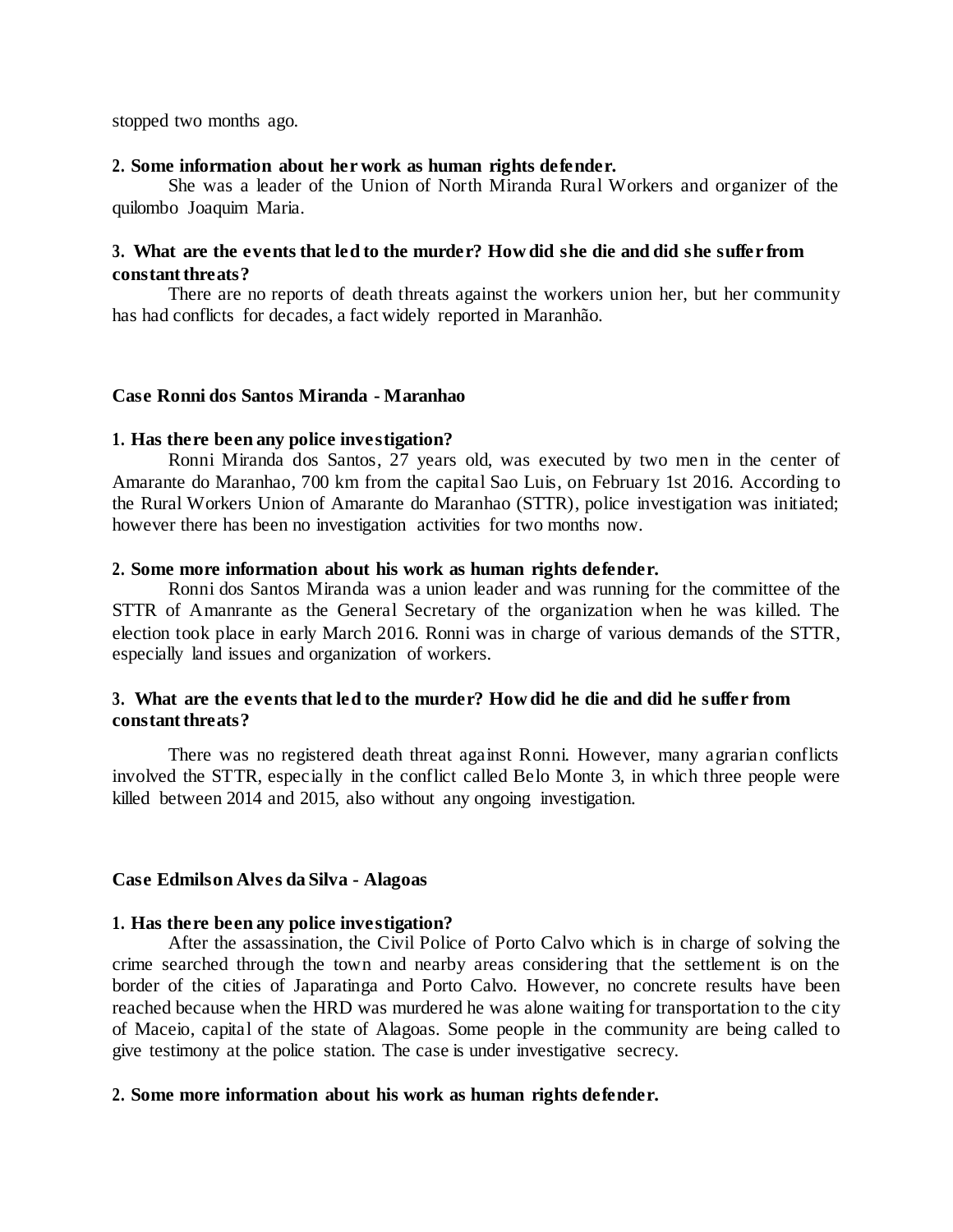Edmilson Alves da Silva was militant and Coordinator of the Landless Workers Liberation Movement, at Settlement Sister Daniela. He was president of the association, rural workers, participated in the mobilization actions for the right to land.

# **3. What are the events that led to the murder? How did he die and did he suffer from constant threats?**

Prior to this, it was never registered by the victim that he or his role in the community were being threatened.

# **Case Luiz Antonio Bonfim - Communist Party of Brazil and Landless leader - Pará**

We could not contact the representatives of the human rights defender. We continue trying to get contact and when we have more information we will send it to the Rapporteur.

### **Additional information**

**Genésio Guajajara Amarante, indigenous leadership – Maranhão (murders) Aponuyre Guajajara Fernando Gamela Isaías Guajajara Assis Guajajara**

On the morning of April 11, Genésio Guajajara, 30, resident in the village of Formosa, in Araribóia indigenous territory, in the Municipality of Amarante, southern Maranhão, was killed with a stick blows and shot in the chest. Genesio was in town to receive a basic food basket, which was being distributed by the National Indian Foundation (FUNAI), when he was assassinated. A police report was filed in town police station, but so far there is no information as to the authorship of the crime and motivation.

Human rights organizations express concern about the crime investigation, which may not evolve, as in other cases involving indigenous deaths and those responsible remain unpunished.

Between March and April, the number of dead indigenous was alarming. In March (exact date unknown), Aponuyre Guajajara, 16, was killed by several shots. In April the 07, was killed with three gun shots, Fernando Gamela, 22, in Taquaritiua community, Viana municipality. On the 19th, "Indian Day" was murdered Isaias Guajajara and on 22, Earth Day, was murdered Assisi Guajajara: his body was found lifeless in a stream with marks of blows.

In addition to the insecurity frame that hangs over the city, both for indigenous people and for non-indigenous, these killings suggest that the motivations can be the spread of hatred against indigenous or even the creation of a death squad acting in the region<sup>1</sup>[.](#page-6-0) The Guajajara

<span id="page-6-0"></span><sup>&</sup>lt;sup>1</sup>For more information see[: http://cimi.org.br/site/pt-br/?system=news&conteudo\\_id=8660&action=read](http://cimi.org.br/site/pt-br/?system=news&conteudo_id=8660&action=read)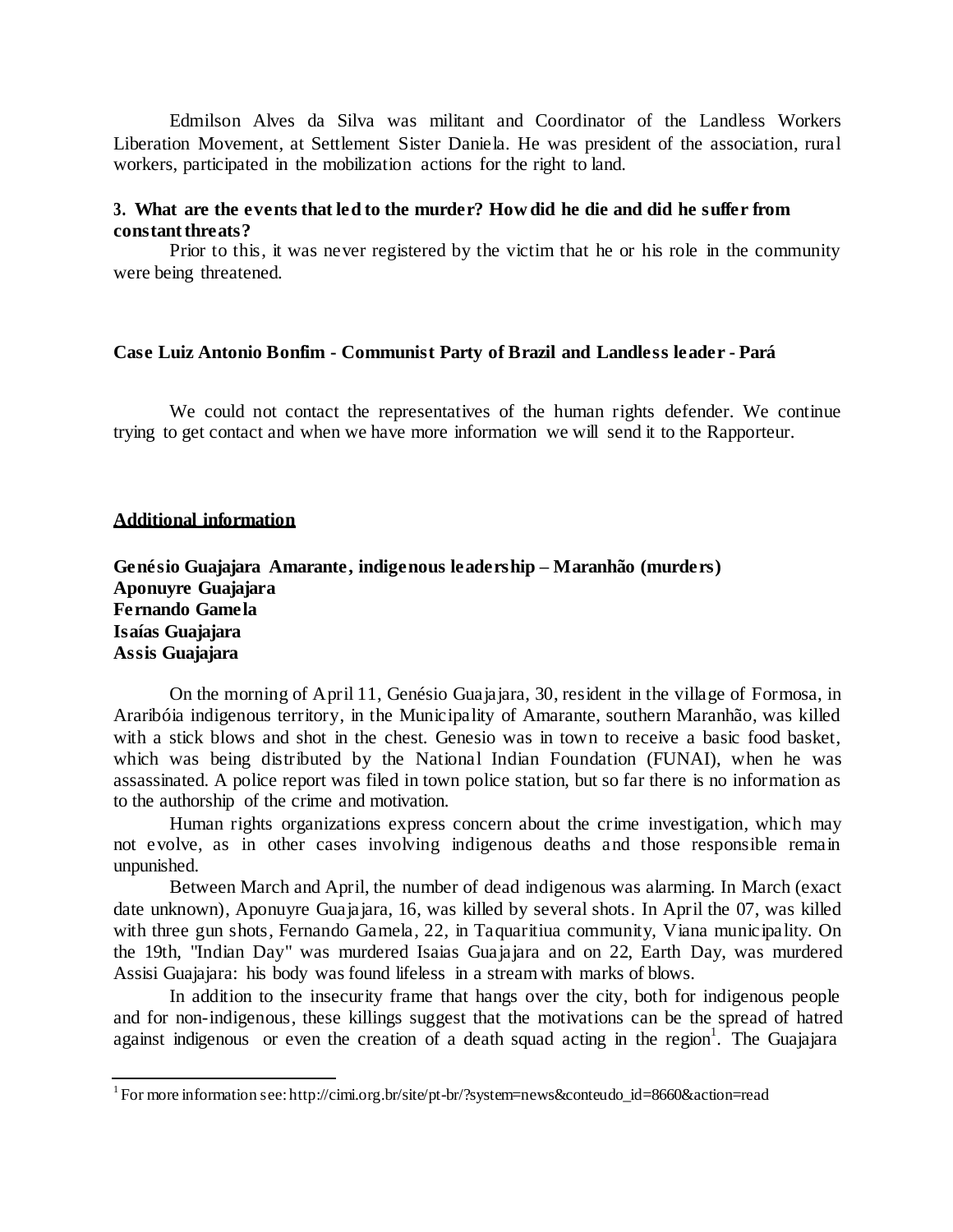people has been facing illegal loggers exploiting the region in a resistance that has lasted years now.

# **João Bigode, militant in the Movement of Small Farmers (MPA) – Bahia (murder)**

In Santana, municipality of Antonio Gonçalves, around 7pm of April 15, two people occupying a white car, Senhor do Bonfim plates, killed the farmer and militant of the Movement of Small Farmers (MPA), João Pereira de Oliveira known as João Bigode, at his residence. The human rights defender (HRD), in addition to being one of the first militants of the MPA in the northern Bahia region, was President of Santana Village Residents Association, religious leadership of the Catholic Church, contributed with the Trade Union Movement, with the Agricultural Family School of Antonio Gonçalves, with the Commission Municipal Water and Diocesan, with ASA, with CPT (Pastoral Land Comission) and various other organizations in the territory of Piemonte Norte do Itapicuru (TIPNI).

According to police information of the 54th CIPM (Independent Military Police Company), based in Campo Formoso, men would have called the HRD's name in front of his house and, when he showed up, they fired six gunshots. According to the Military Police, the men escaped towards the Tijuaçu District of Senhor do Bonfim city. Demarches were made, but without nay success. Participated in the diligences one garrison of Filadelfia (6<sup>°</sup> Military Police Battalion) and the garrisons of PETO (Special Tactical Ostensive Squad) and Antonio Gonçalves<sup>2</sup>[.](#page-7-0)

Neighbors, farmers and militant companions attach the execution to his activities for the right to land in the locality and the current persecution of social movements context in Brazil, and expressed repudiation of the murder.

# **José Conceição Pereira, community leader in the neighborhood of Coroadinho - São Luis, Maranhão (murder)**

On the night of April 13, in the neighbourhood of Coroadinho in São Luis, Maranhão, the HRD was killed with a shot in the neck inside his home. The crime is being investigated by the Superintendence of Homicide (SHPP) and the Police of Bom Jesus (10th DP), and the suspect Elias Ferreira Pereira, the 'Monk,' was arrested the next day. Police continue investigations to know the motivation of the crime and if there are others involved. José Conceição Pereira, 58, was known as "Brother Coroadinho" and, being a community leader, was quite popular. From October last year to April this year there were killed four community leaders in the state of Maranhã[o](#page-7-0) $3$ .

<span id="page-7-0"></span><sup>2</sup>Sources[: http://blogdoeloiltoncajuhy.com.br/site/agricultor-e-militante-do-mpa-e-assassinado-em-antonio](http://blogdoeloiltoncajuhy.com.br/site/agricultor-e-militante-do-mpa-e-assassinado-em-antonio-)goncalves/ [e http://vozcamponesa.blogspot.com.br/2016/04/nota-de-repudio-pelo-o-assassinato-de.html.](http://vozcamponesa.blogspot.com.br/2016/04/nota-de-repudio-pelo-o-assassinato-de.html)

<sup>3</sup>Sources[: http://g1.globo.com/ma/maranhao/noticia/2016/04/lider-comunitario-e-assassinado-com-tiro-na-cabeca](http://g1.globo.com/ma/maranhao/noticia/2016/04/lider-comunitario-e-assassinado-com-tiro-na-cabeca-)em-bairro-de-sao-luis.html [e http://g1.globo.com/ma/maranhao/noticia/2016/04/suspeito-de-matar-lider](http://g1.globo.com/ma/maranhao/noticia/2016/04/suspeito-de-matar-lider-)comunitario-no-coroadinho-e-preso-em-sao-luis.html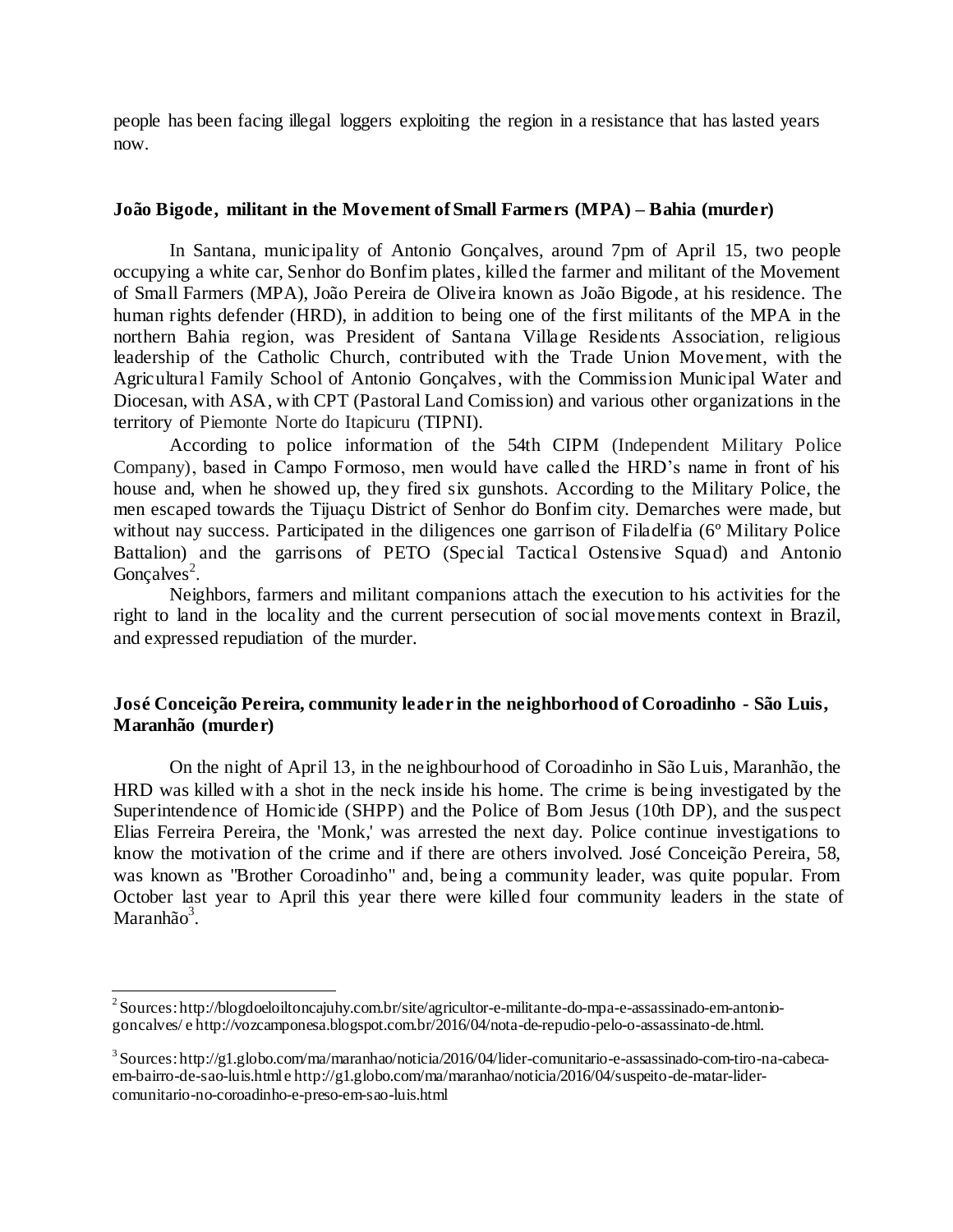#### **Manoel Messias Pereira "Benhur", blogueiro – Maranhão (murder)**

On August 9, another blogger from Maranhão was murdered. Manoel Messias Pereira, author of a blog about local politics, was shot in the back in Grajaú in Maranhao, while driving his motorcycle. Two men were the authors of the shots.

Besides the blog, Manoel "Benhur" as he was known, also worked for the Municipal Secretariat of Housing. According to police chief Idaspe Perdigão, responsible for the investigations, there are different investigative lines being considered, but none of them works on the assumption that the crime is related to Pereira's professional activity. Still, the main suspicion is that the murder was premeditated, since there was no subtraction of any object.

This is the third blogger killed in Maranhão in less than six months and follows a pattern similar to the previous murders, Italo Diniz and Roberto Lano, in 2015. The first was killed on November 13, hit by four shots fired by two men on a motorcycle in the city of Governador Nunes Freire<sup>[4](#page-8-0)</sup>. He had registered police reports in which revealed to suffer death threats<sup>[5](#page-8-0)</sup>. Roberto Lano, who died in Buriticupu on the 21st of the same month, also by a man on a motorcycle, had made complaints about the mayor of Buriticupu, José Gomes (PMDB) in his last post. In this case, the state Department of Public Safety works with the hypothesis of a crime on demand because of his work. Between murders, attempted murders and death threats, Maranhao recorded six cases against bloggers only in 2015.

# **Ailson dos Santos Truká, indigenous - Caruaru, Pernambuco (attack at gunpoint, HRD survived)**

The indigenous leader Yssô Truká, as is known, was attacked at gunpoint on the morning of April 16, and is hospitalized in stable condition at the Regional Hospital of Caruaru. He was hit by three shots and is in the hospital under escort of federal police protection.

The attack occurred at about 5am in front of a house maintained by indigenous students of the Federal University of Pernambuco (UFPE), who often spend weeks away from their villages because of the academic activity. The residence is near the campus of UFPE in the neighbourhood New Caruaru, farthest region of the city centre.

With other indigenous, including one of his sons, Yssô arranged luggage in the vehicle that would take them back to the village, located in the municipality of Cabrobó, when two gunmen on a motorcycle approached the leadership executing the shots. The neighbouring houses surveillance cameras filmed the all the action. Before the attack on the indigenous, the gunmen passed by on motorcycles to recognize Yssô. Later on, the returned and fired the gunshots. According to witnesses, there was no assault notice and nothing was subtracted from Yssô or any other indigenous present at the place of the facts. The police authorities have not yet spoken or made any comment.

<span id="page-8-0"></span><sup>4</sup>See[: http://g1.globo.com/ma/maranhao/noticia/2015/11/blogueiro-e-assassinado-tiros-em-governador-nunes-freire](http://g1.globo.com/ma/maranhao/noticia/2015/11/blogueiro-e-assassinado-tiros-em-governador-nunes-freire-)ma.html

<sup>5</sup>See[: http://politica.estadao.com.br/noticias/geral,mais-um-blogueiro-e-assassinado-no-maranhao,1800324](http://politica.estadao.com.br/noticias/geral%2Cmais-um-blogueiro-e-assassinado-no-maranhao%2C1800324)and [http://g1.globo.com/ma/maranhao/noticia/2015/11/blogueiro-e-morto-com-um-tiro-na-cabeca-em-buriticupu](http://g1.globo.com/ma/maranhao/noticia/2015/11/blogueiro-e-morto-com-um-tiro-na-cabeca-em-buriticupu-)ma.html